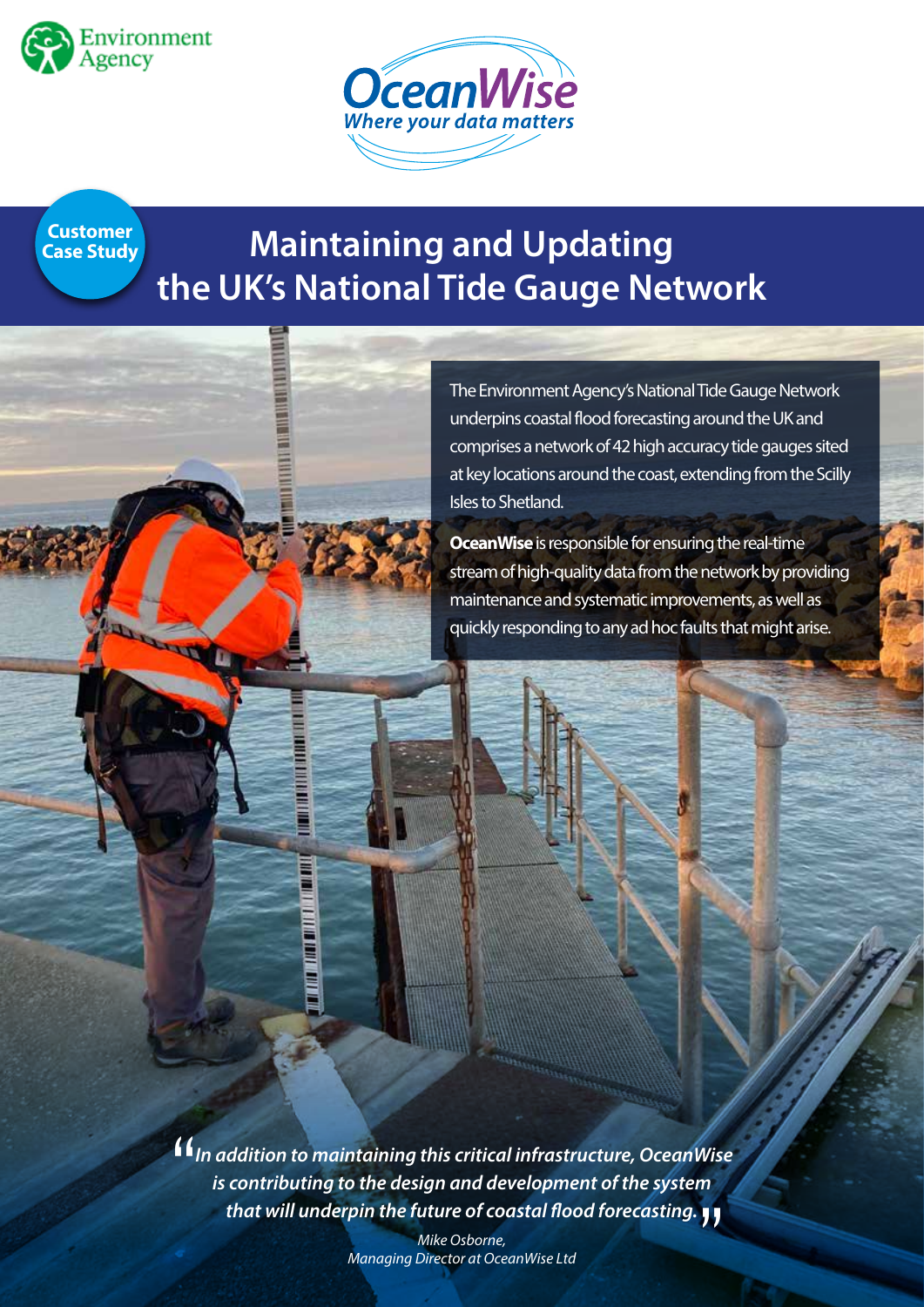# **The project file**

**The network, which the Environment Agency operate on behalf of UKCFF, comprises 42 tide gauges located at key locations around the UK's coastline, from the Isles of Scilly to Shetland.**

## **The Need**

The Environment Agency needs a robust, reliable service and maintenance provider with knowledge of the sensors and the telemetry system. Importantly, the provider must be able to cover a wide geographical area and a team that can respond in a timely manner to faults that might arise unexpectedly.

## **3 Key Requirements**

- **1** Technical knowledge of the sensors and telemetry system
- 2 Rapid and responsive identification and resolution of faults
- Detailed understanding of the data collected **3**

# **Our Solution**

Dedicated, experienced site engineers who can undertake systemised and ad hoc maintenance across the whole network. The **OceanWise** engineers use their unique knowledge and experience to carefully install and repair outstations and sensors, as well as working with the Environment Agency on future planning of the network's management and maintenance.

> **ff**<br>
> op<br>
> op **OceanWise is delighted to have taken over responsibility for the operation and maintenance of this critical national infrastructure. Our field engineering team have risen to the challenge it poses with a planned programme of maintenance and upgrades which will see us**  travelling to all corners of the UK in the next 12 months.  $\blacksquare$

> > *Mike Osborne, Managing Director at OceanWise Ltd*

OceanWise in partnership with the Environment Agency